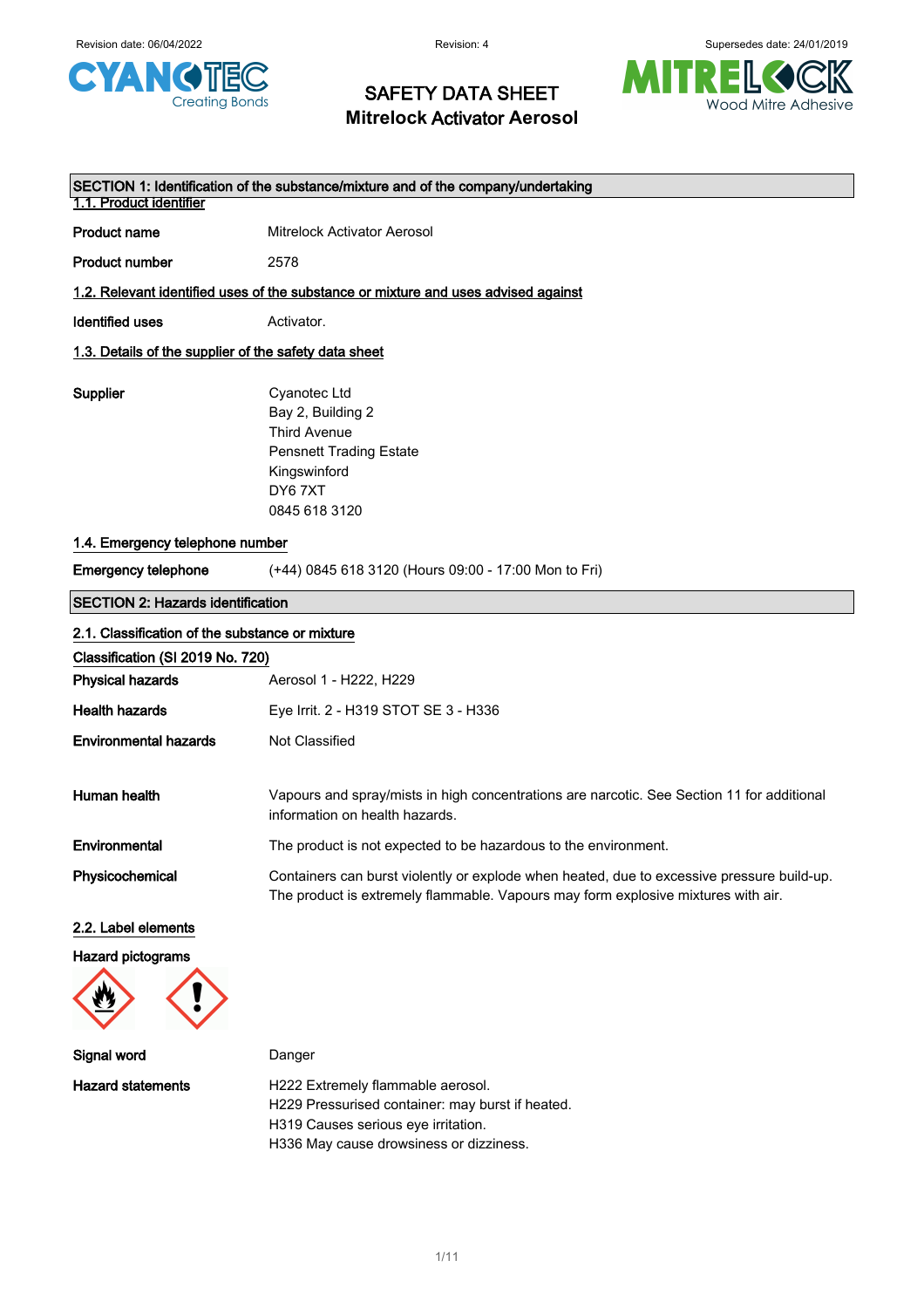| <b>Precautionary statements</b>           | P102 Keep out of reach of children.<br>P210 Keep away from heat, hot surfaces, sparks, open flames and other ignition sources. No<br>smoking.<br>P211 Do not spray on an open flame or other ignition source.<br>P251 Do not pierce or burn, even after use.<br>P261 Avoid breathing vapour/ spray.<br>P271 Use only outdoors or in a well-ventilated area.                                                                                                                      |
|-------------------------------------------|----------------------------------------------------------------------------------------------------------------------------------------------------------------------------------------------------------------------------------------------------------------------------------------------------------------------------------------------------------------------------------------------------------------------------------------------------------------------------------|
|                                           | P280 Wear protective gloves/ protective clothing/ eye protection/ face protection.<br>P304+P340 IF INHALED: Remove person to fresh air and keep comfortable for breathing.<br>P305+P351+P338 IF IN EYES: Rinse cautiously with water for several minutes. Remove<br>contact lenses, if present and easy to do. Continue rinsing.<br>P312 Call a POISON CENTRE/doctor if you feel unwell.<br>P410+P412 Protect from sunlight. Do not expose to temperatures exceeding 50°C/122°F. |
| Contains                                  | <b>ISOPROPANOL</b>                                                                                                                                                                                                                                                                                                                                                                                                                                                               |
| Supplementary precautionary<br>statements | P264 Wash contaminated skin thoroughly after handling.<br>P337+P313 If eye irritation persists: Get medical advice/attention.<br>P403+P233 Store in a well-ventilated place. Keep container tightly closed.<br>P405 Store locked up.<br>P501 Dispose of contents/ container in accordance with national regulations.                                                                                                                                                             |

## 2.3. Other hazards

This product does not contain any substances classified as PBT or vPvB.

| <b>SECTION 3: Composition/information on ingredients</b> |                                                           |         |  |
|----------------------------------------------------------|-----------------------------------------------------------|---------|--|
| 3.2. Mixtures                                            |                                                           |         |  |
| PROPAN-2-OL                                              |                                                           | 60-100% |  |
| CAS number: 67-63-0                                      | EC number: 200-661-7                                      |         |  |
| Classification                                           |                                                           |         |  |
| Flam. Liq. 2 - H225                                      |                                                           |         |  |
| Eye Irrit. 2 - H319                                      |                                                           |         |  |
| STOT SE 3 - H336                                         |                                                           |         |  |
|                                                          | PETROLEUM GASES, LIQUEFIED < 0.1% 1,3-BUTADIENE<br>30-60% |         |  |
| CAS number: 68476-85-7                                   | EC number: 270-704-2                                      |         |  |
| Classification                                           |                                                           |         |  |
| Flam. Gas 1A - H220                                      |                                                           |         |  |
| Press. Gas (Comp.) - H280                                |                                                           |         |  |
| N,N-DIMETHYL-P-TOLUIDINE                                 |                                                           | 1%      |  |
| CAS number: 99-97-8                                      | EC number: 202-805-4                                      |         |  |
| Classification                                           |                                                           |         |  |
| Acute Tox. 3 - H301                                      |                                                           |         |  |
| Acute Tox. 3 - H311                                      |                                                           |         |  |
| Acute Tox. 3 - H331                                      |                                                           |         |  |
| <b>STOT RE 2 - H373</b>                                  |                                                           |         |  |
| Aquatic Chronic 3 - H412                                 |                                                           |         |  |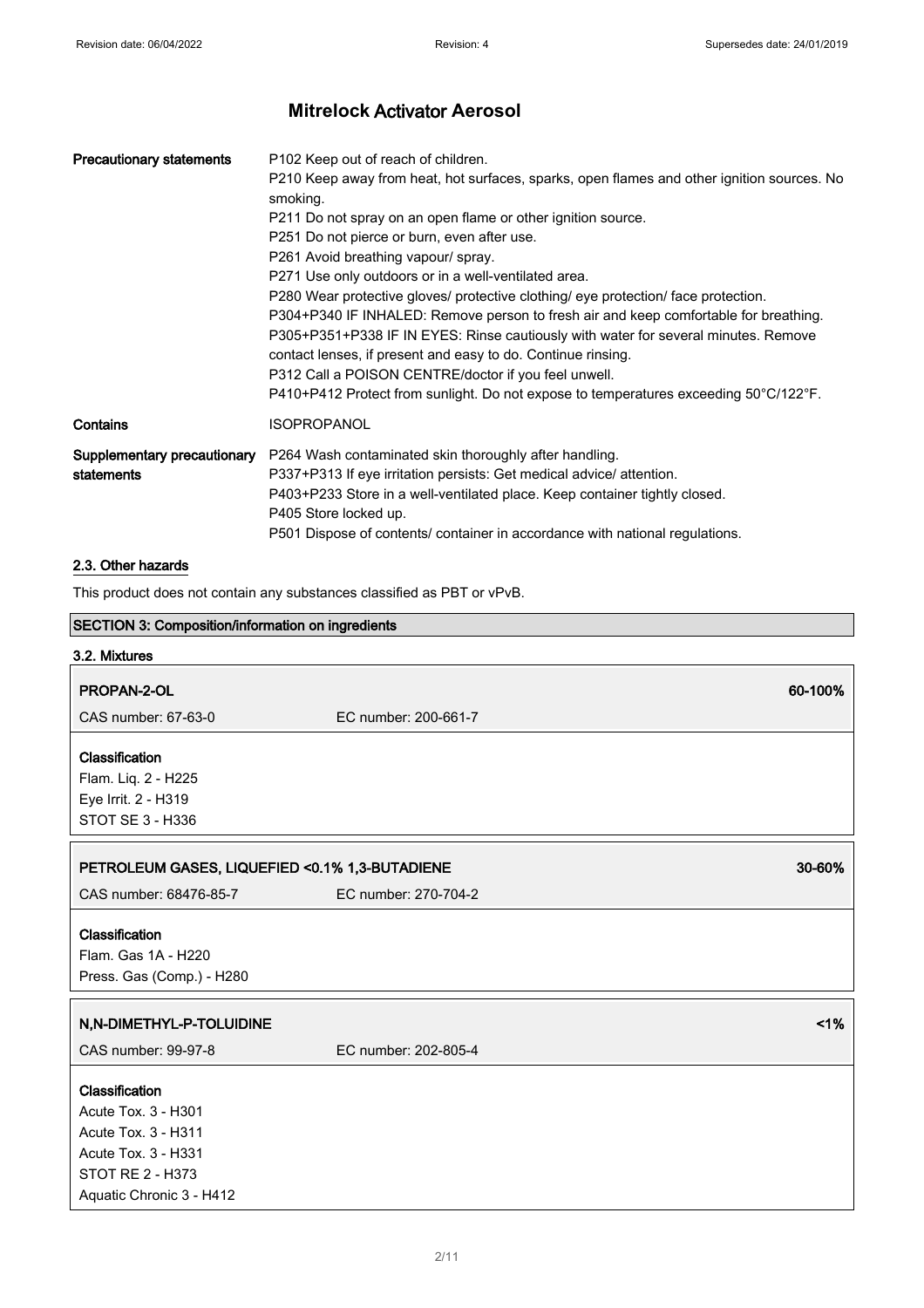The full text for all hazard statements is displayed in Section 16.

### SECTION 4: First aid measures

| 4.1. Description of first aid measures                     |                                                                                                                                                                                                                   |  |
|------------------------------------------------------------|-------------------------------------------------------------------------------------------------------------------------------------------------------------------------------------------------------------------|--|
| <b>General information</b>                                 | Move affected person to fresh air and keep warm and at rest in a position comfortable for<br>breathing. Get medical attention if any discomfort continues.                                                        |  |
| Inhalation                                                 | Move affected person to fresh air and keep warm and at rest in a position comfortable for<br>breathing. If in doubt, get medical attention promptly.                                                              |  |
| Ingestion                                                  | Rinse mouth thoroughly with water. Remove person to fresh air and keep comfortable for<br>breathing. Get medical attention.                                                                                       |  |
| Skin contact                                               | Wash skin thoroughly with soap and water. Get medical attention promptly if symptoms occur<br>after washing.                                                                                                      |  |
| Eye contact                                                | Remove any contact lenses and open eyelids wide apart. Rinse immediately with plenty of<br>water. Continue to rinse for at least 15 minutes. Get medical attention promptly if symptoms<br>occur after washing.   |  |
| <b>Protection of first aiders</b>                          | First aid personnel should wear appropriate protective equipment during any rescue.                                                                                                                               |  |
|                                                            | 4.2. Most important symptoms and effects, both acute and delayed                                                                                                                                                  |  |
| <b>General information</b>                                 | See Section 11 for additional information on health hazards.                                                                                                                                                      |  |
|                                                            | 4.3. Indication of any immediate medical attention and special treatment needed                                                                                                                                   |  |
| Notes for the doctor                                       | Treat symptomatically.                                                                                                                                                                                            |  |
| <b>SECTION 5: Firefighting measures</b>                    |                                                                                                                                                                                                                   |  |
| 5.1. Extinguishing media                                   |                                                                                                                                                                                                                   |  |
| Suitable extinguishing media                               | Foam, carbon dioxide or dry powder.                                                                                                                                                                               |  |
| 5.2. Special hazards arising from the substance or mixture |                                                                                                                                                                                                                   |  |
| Specific hazards                                           | Containers can burst violently or explode when heated, due to excessive pressure build-up.                                                                                                                        |  |
| 5.3. Advice for firefighters                               |                                                                                                                                                                                                                   |  |
| Protective actions during<br>firefighting                  | Use water to keep fire exposed containers cool and disperse vapours. Cool containers<br>exposed to heat with water spray and remove them from the fire area if it can be done without<br>risk.                    |  |
| <b>SECTION 6: Accidental release measures</b>              |                                                                                                                                                                                                                   |  |
|                                                            | 6.1. Personal precautions, protective equipment and emergency procedures                                                                                                                                          |  |
| <b>Personal precautions</b>                                | Avoid inhalation of vapours and contact with skin and eyes. Ensure suitable respiratory<br>protection is worn during removal of spillages in confined areas.                                                      |  |
| 6.2. Environmental precautions                             |                                                                                                                                                                                                                   |  |
| <b>Environmental precautions</b>                           | Avoid discharge into drains.                                                                                                                                                                                      |  |
| 6.3. Methods and material for containment and cleaning up  |                                                                                                                                                                                                                   |  |
| Methods for cleaning up                                    | Eliminate all sources of ignition. No smoking, sparks, flames or other sources of ignition near<br>spillage. Provide adequate ventilation. Absorb in vermiculite, dry sand or earth and place into<br>containers. |  |
| 6.4. Reference to other sections                           |                                                                                                                                                                                                                   |  |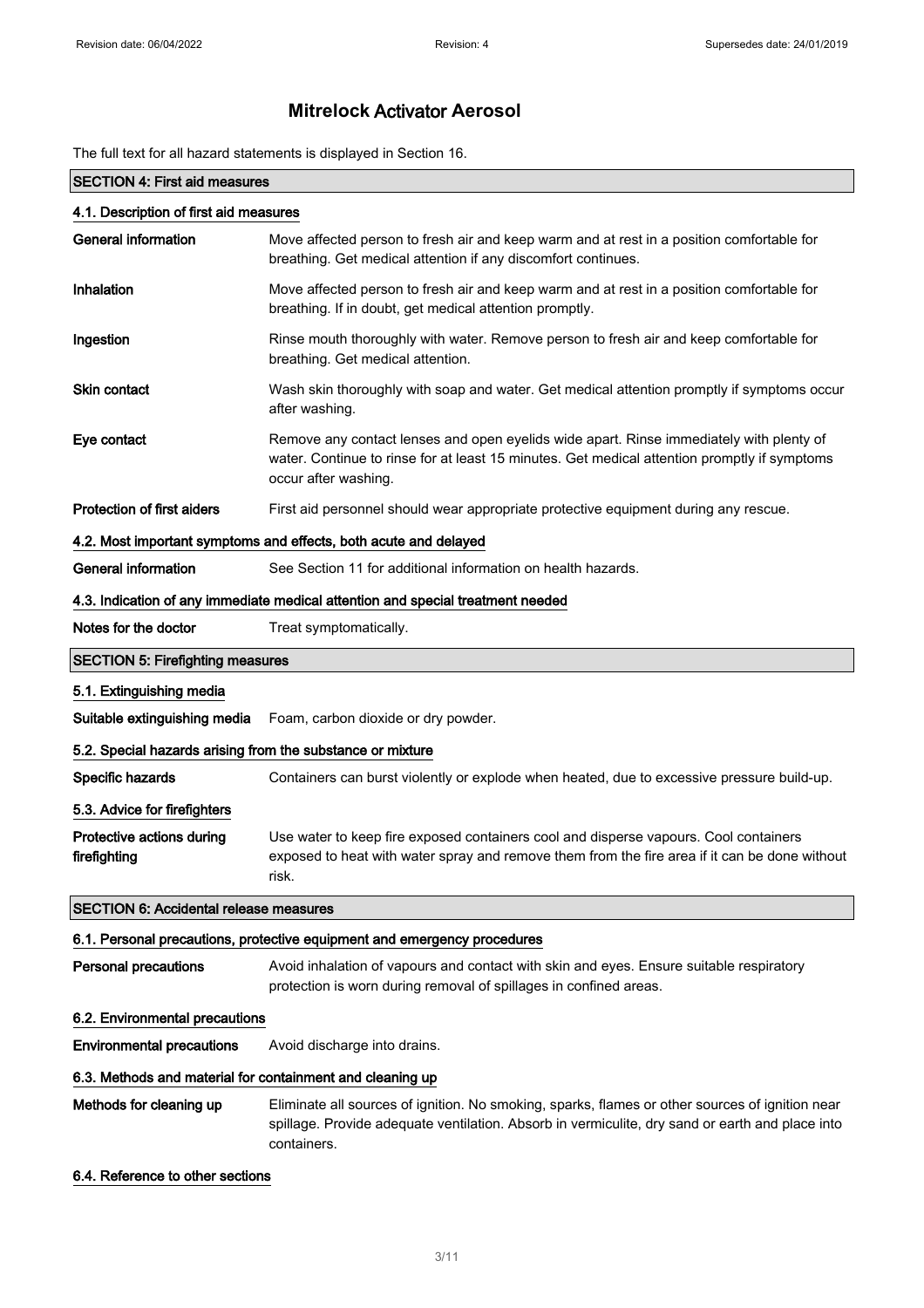| Reference to other sections            | For personal protection, see Section 8. See Section 11 for additional information on health<br>hazards. See Section 12 for additional information on ecological hazards. For waste disposal,<br>see Section 13. |  |
|----------------------------------------|-----------------------------------------------------------------------------------------------------------------------------------------------------------------------------------------------------------------|--|
| <b>SECTION 7: Handling and storage</b> |                                                                                                                                                                                                                 |  |

# 7.1. Precautions for safe handling Usage precautions **Keep away from heat, sparks and open flame**. Read and follow manufacturer's recommendations. When sprayed on a naked flame or any incandescent material the aerosol vapours can be ignited. Use suitable respiratory protection if ventilation is inadequate. Advice on general occupational hygiene Wash promptly with soap and water if skin becomes contaminated. Do not eat, drink or smoke when using this product. 7.2. Conditions for safe storage, including any incompatibilities Storage precautions Protect from freezing and direct sunlight. Store in a dry place. Do not store near heat sources or expose to high temperatures. Keep away from heat, sparks and open flame. 7.3. Specific end use(s) Specific end use(s) The identified uses for this product are detailed in Section 1.2. SECTION 8: Exposure controls/Personal protection 8.1. Control parameters

### Occupational exposure limits

#### PROPAN-2-OL

Long-term exposure limit (8-hour TWA): WEL 400 ppm 999 mg/m<sup>3</sup> Short-term exposure limit (15-minute): WEL 500 ppm 1250 mg/m<sup>3</sup>

#### PETROLEUM GASES, LIQUEFIED <0.1% 1,3-BUTADIENE

Long-term exposure limit (8-hour TWA): WEL 1000 ppm 1750 mg/m<sup>3</sup> Long-term exposure limit (8-hour TWA): WEL 1000 ppm 1750 mg/m<sup>3</sup> Short-term exposure limit (15-minute): WEL 1250 ppm 2180 mg/m<sup>3</sup> Short-term exposure limit (15-minute): WEL 1250 ppm 2180 mg/m<sup>3</sup> WEL = Workplace Exposure Limit.

#### PROPAN-2-OL (CAS: 67-63-0)

| <b>DNEL</b>            | Workers - Dermal; Long term systemic effects: 888 mg/kg/day                                                           |  |
|------------------------|-----------------------------------------------------------------------------------------------------------------------|--|
|                        | Workers - Inhalation; Long term systemic effects: 500 mg/m <sup>3</sup>                                               |  |
|                        | Consumer - Dermal; Long term systemic effects: 319 mg/kg/day                                                          |  |
|                        | Consumer - Inhalation; Long term systemic effects: 89 mg/m <sup>3</sup>                                               |  |
|                        | Consumer - Oral; Long term systemic effects: 26 mg/kg/day                                                             |  |
| <b>PNEC</b>            | Industry - Fresh water; Long term 140.9 mg/l                                                                          |  |
|                        | Industry - marine water; Long term 140.9 mg/l                                                                         |  |
|                        | Industry - Sediment (Freshwater); Long term 552 mg/kg                                                                 |  |
|                        | Industry - Sediment (Marinewater); Long term 552 mg/kg                                                                |  |
|                        | Industry - Soil; Long term 28 mg/l                                                                                    |  |
| 8.2. Exposure controls |                                                                                                                       |  |
| Eye/face protection    | Eyewear complying with an approved standard should be worn if a risk assessment indicates<br>eye contact is possible. |  |
| Hand protection        | No specific requirements are anticipated under normal conditions of use.                                              |  |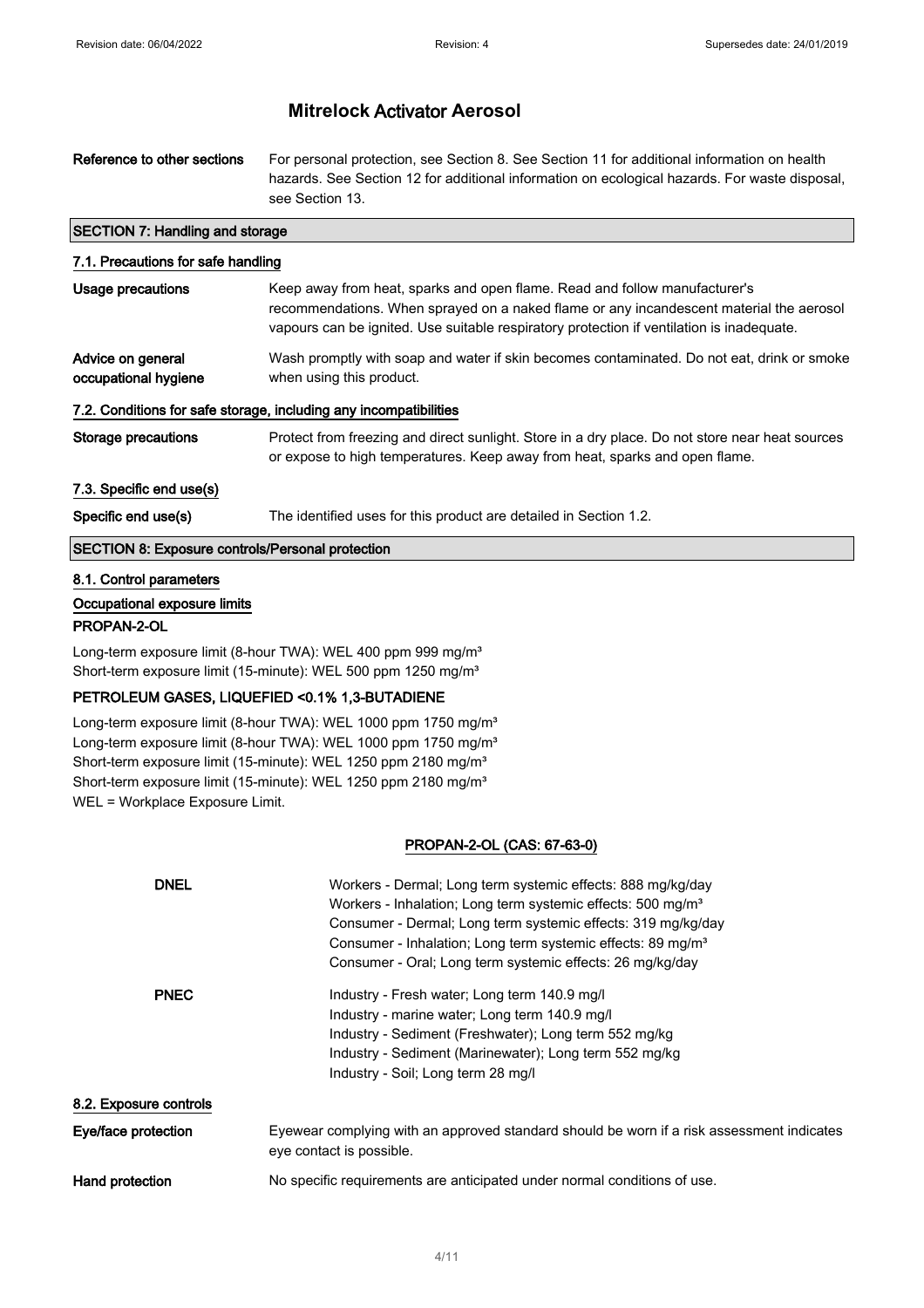| Other skin and body           | Wear suitable protective equipment for prolonged exposure and/or high concentrations of                     |
|-------------------------------|-------------------------------------------------------------------------------------------------------------|
| protection                    | vapours, spray or mist.                                                                                     |
| <b>Respiratory protection</b> | No specific recommendations. If ventilation is inadequate, suitable respiratory protection must<br>be worn. |

### SECTION 9: Physical and chemical properties

### 9.1. Information on basic physical and chemical properties

| Appearance                                      | Aerosol.                                                                                       |  |  |
|-------------------------------------------------|------------------------------------------------------------------------------------------------|--|--|
| Colour                                          | Clear.                                                                                         |  |  |
| Odour                                           | Solvents                                                                                       |  |  |
| <b>Odour threshold</b>                          | No information available.                                                                      |  |  |
| pH                                              | No information available.                                                                      |  |  |
| <b>Melting point</b>                            | No information available.                                                                      |  |  |
| Initial boiling point and range                 | -41 (-41 TO 215) °C @                                                                          |  |  |
| Flash point                                     | -40°C Closed cup.                                                                              |  |  |
| <b>Evaporation rate</b>                         | No information available.                                                                      |  |  |
| <b>Evaporation factor</b>                       | No information available.                                                                      |  |  |
| Flammability (solid, gas)                       | No information available.                                                                      |  |  |
| Upper/lower flammability or<br>explosive limits | Lower flammable/explosive limit: 1.2 % Upper flammable/explosive limit: 12 %                   |  |  |
| Vapour pressure                                 | No information available.                                                                      |  |  |
| Vapour density                                  | No information available.                                                                      |  |  |
| <b>Relative density</b>                         | 0.673                                                                                          |  |  |
| Solubility(ies)                                 | Slightly soluble in water.                                                                     |  |  |
| <b>Partition coefficient</b>                    | No information available.                                                                      |  |  |
| Auto-ignition temperature                       | 425°C                                                                                          |  |  |
| <b>Decomposition Temperature</b>                | No information available.                                                                      |  |  |
| <b>Viscosity</b>                                | No information available.                                                                      |  |  |
| <b>Explosive properties</b>                     | No information available.                                                                      |  |  |
| <b>Oxidising properties</b>                     | No information available.                                                                      |  |  |
| 9.2. Other information                          |                                                                                                |  |  |
| Other information                               | None.                                                                                          |  |  |
| <b>SECTION 10: Stability and reactivity</b>     |                                                                                                |  |  |
| 10.1. Reactivity                                |                                                                                                |  |  |
| Reactivity                                      | No test data specifically related to reactivity available for this product or its ingredients. |  |  |

10.2. Chemical stability

Stability The product may not be stable under some conditions of storage or use.

10.3. Possibility of hazardous reactions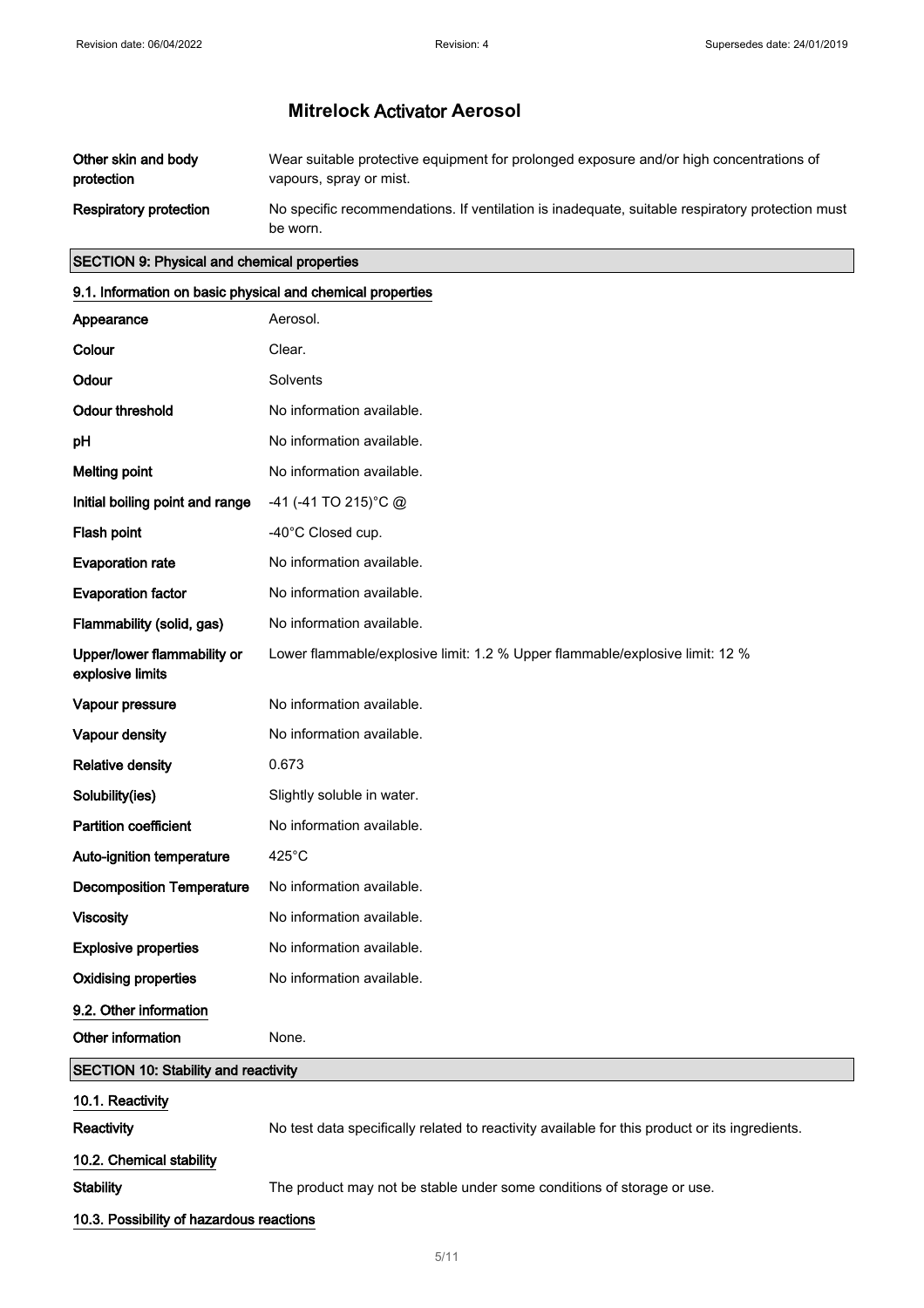| Possibility of hazardous<br>reactions                                  |                                                                                       | None known.                   |                                                                                                                                 |
|------------------------------------------------------------------------|---------------------------------------------------------------------------------------|-------------------------------|---------------------------------------------------------------------------------------------------------------------------------|
| 10.4. Conditions to avoid                                              |                                                                                       |                               |                                                                                                                                 |
| <b>Conditions to avoid</b>                                             |                                                                                       |                               | Avoid heat, flames and other sources of ignition. Avoid exposing aerosol containers to high<br>temperatures or direct sunlight. |
|                                                                        | 10.5. Incompatible materials                                                          |                               |                                                                                                                                 |
| Materials to avoid                                                     |                                                                                       | None known.                   |                                                                                                                                 |
|                                                                        | 10.6. Hazardous decomposition products                                                |                               |                                                                                                                                 |
| products                                                               | Hazardous decomposition                                                               | None at ambient temperatures. |                                                                                                                                 |
|                                                                        | <b>SECTION 11: Toxicological information</b>                                          |                               |                                                                                                                                 |
|                                                                        | 11.1. Information on toxicological effects                                            |                               |                                                                                                                                 |
| Acute toxicity - oral<br>ATE oral (mg/kg)                              |                                                                                       | 15,625.0                      |                                                                                                                                 |
| Acute toxicity - dermal<br>ATE dermal (mg/kg)                          |                                                                                       | 46,875.0                      |                                                                                                                                 |
| Acute toxicity - inhalation<br>ATE inhalation (vapours mg/l)<br>468.75 |                                                                                       |                               |                                                                                                                                 |
| Inhalation                                                             |                                                                                       | and nausea.                   | Vapours in high concentrations are narcotic. Vapours may cause headache, fatigue, dizziness                                     |
| <b>Skin contact</b>                                                    |                                                                                       |                               | Skin irritation should not occur when used as recommended.                                                                      |
| Eye contact                                                            |                                                                                       |                               | Causes serious eye irritation.                                                                                                  |
| Acute and chronic health<br>hazards                                    |                                                                                       |                               | No known chronic or acute health risks.                                                                                         |
| Route of exposure                                                      |                                                                                       |                               | Skin and/or eye contact Inhalation                                                                                              |
|                                                                        | Toxicological information on ingredients.                                             |                               |                                                                                                                                 |
|                                                                        |                                                                                       |                               | PROPAN-2-OL                                                                                                                     |
|                                                                        | Acute toxicity - oral                                                                 |                               |                                                                                                                                 |
|                                                                        | Acute toxicity oral (LD <sub>50</sub><br>mg/kg)<br><b>Species</b><br>ATE oral (mg/kg) |                               | 5,045.0                                                                                                                         |
|                                                                        |                                                                                       |                               | Rat                                                                                                                             |
|                                                                        |                                                                                       |                               | 5,045.0                                                                                                                         |
|                                                                        | Acute toxicity - dermal                                                               |                               |                                                                                                                                 |
|                                                                        | Acute toxicity dermal (LD <sub>50</sub> 12,800.0<br>mg/kg)                            |                               |                                                                                                                                 |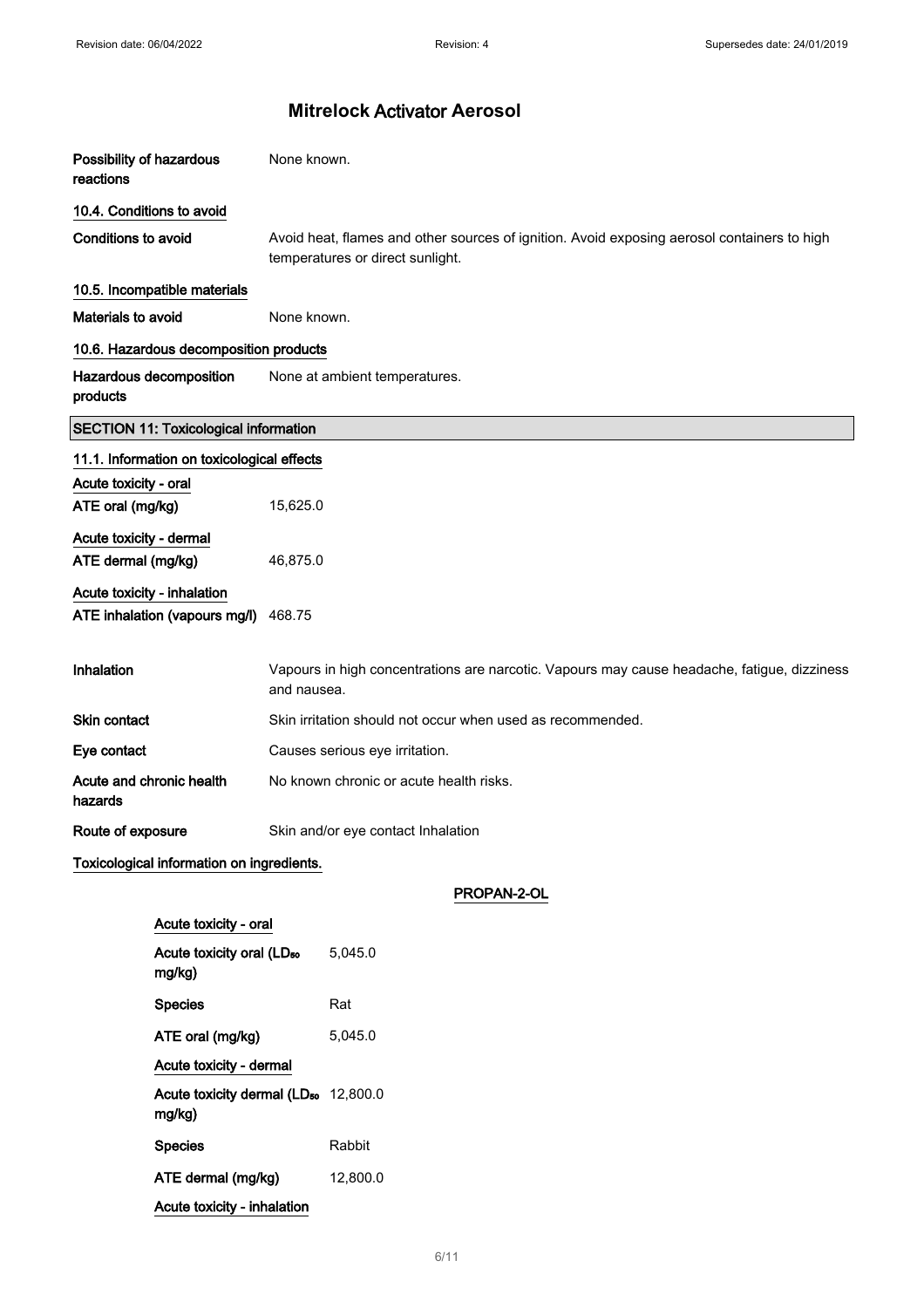| Inhalation<br>Ingestion<br>Skin contact<br>Eye contact       | Toxic if inhaled. Vapours in high concentrations are narcotic. Vapours may cause<br>headache, fatigue, dizziness and nausea.<br>Toxic if swallowed.<br>Toxic in contact with skin.<br>Vapour or spray in the eyes may cause irritation and smarting. |
|--------------------------------------------------------------|------------------------------------------------------------------------------------------------------------------------------------------------------------------------------------------------------------------------------------------------------|
|                                                              |                                                                                                                                                                                                                                                      |
|                                                              |                                                                                                                                                                                                                                                      |
|                                                              |                                                                                                                                                                                                                                                      |
|                                                              |                                                                                                                                                                                                                                                      |
| <b>ATE inhalation (vapours</b><br>mg/l)                      | 3.0                                                                                                                                                                                                                                                  |
| <b>Species</b>                                               | Rat                                                                                                                                                                                                                                                  |
| Acute toxicity inhalation<br>(LC <sub>50</sub> vapours mg/l) | 1.4                                                                                                                                                                                                                                                  |
| Acute toxicity - inhalation                                  |                                                                                                                                                                                                                                                      |
| ATE oral (mg/kg)                                             | 100.0                                                                                                                                                                                                                                                |
| <b>Species</b>                                               | Rat                                                                                                                                                                                                                                                  |
| Acute toxicity oral (LD <sub>50</sub><br>mg/kg)              | 1,650.0                                                                                                                                                                                                                                              |
| Acute toxicity - oral                                        | N,N-DIMETHYL-P-TOLUIDINE                                                                                                                                                                                                                             |
|                                                              |                                                                                                                                                                                                                                                      |
| <b>ATE inhalation (vapours</b><br>mg/l)                      | 30.0                                                                                                                                                                                                                                                 |
| <b>Species</b>                                               | Rat                                                                                                                                                                                                                                                  |
| Acute toxicity inhalation<br>(LC <sub>50</sub> vapours mg/l) | 30.0                                                                                                                                                                                                                                                 |

| Acute aguatic toxicity                    |                                                                               |
|-------------------------------------------|-------------------------------------------------------------------------------|
| Acute toxicity - fish                     | LC <sub>50</sub> , 96 hours: 9640 mg/l, Pimephales promelas (Fat-head Minnow) |
| Acute toxicity - aguatic<br>invertebrates | EC <sub>50</sub> , 24 hours: >10000 mg/l, Daphnia magna                       |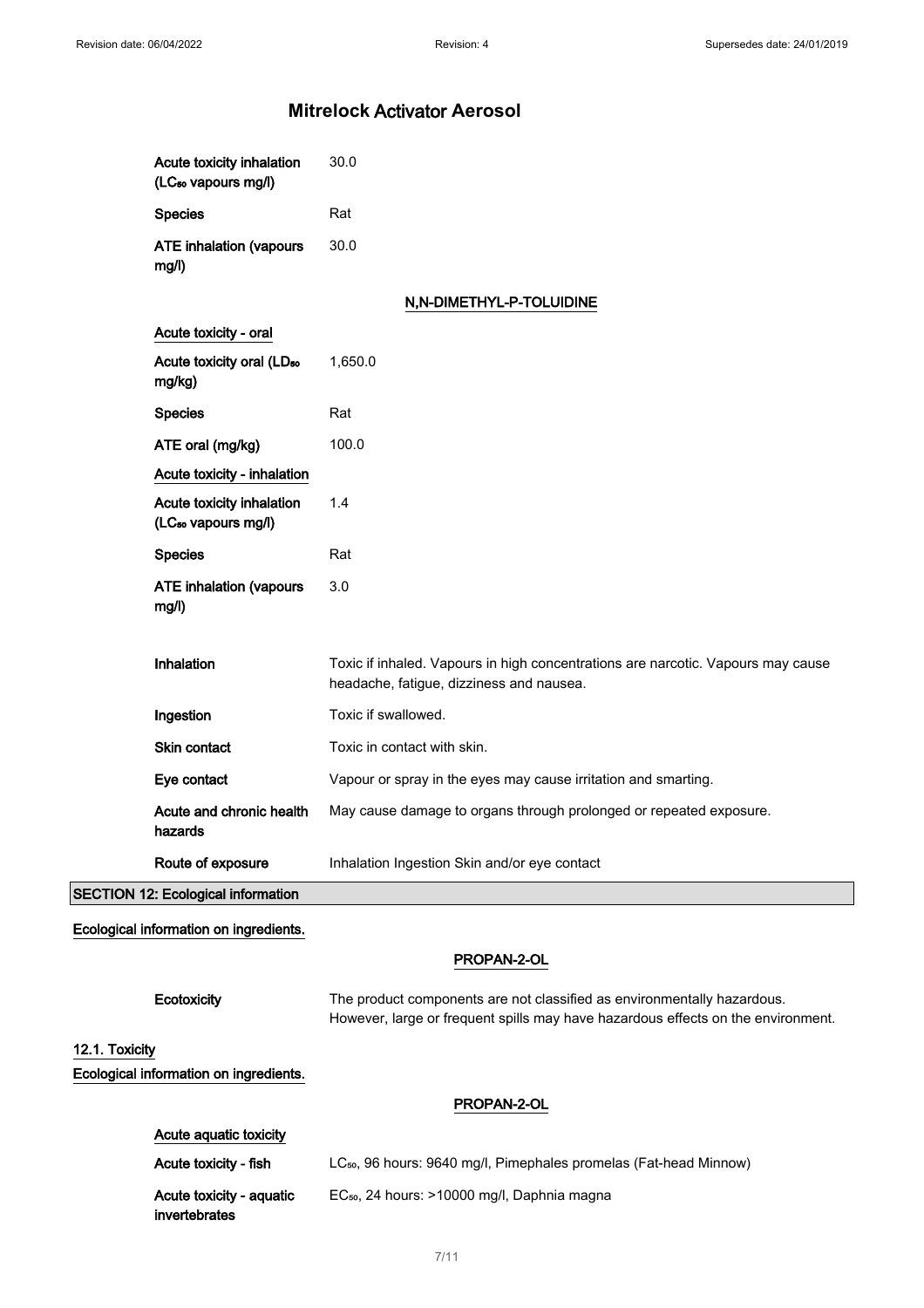|                              | Acute toxicity - aquatic<br>plants               | EC <sub>50</sub> , 7 days: 1800 mg/l, Selenastrum capricornutum                                         |
|------------------------------|--------------------------------------------------|---------------------------------------------------------------------------------------------------------|
|                              |                                                  | N,N-DIMETHYL-P-TOLUIDINE                                                                                |
|                              | Acute aquatic toxicity                           |                                                                                                         |
|                              | Acute toxicity - fish                            | LC <sub>50</sub> , 96 hours: 46-52 mg/l, Pimephales promelas (Fat-head Minnow)                          |
|                              | 12.2. Persistence and degradability              |                                                                                                         |
|                              | Persistence and degradability No data available. |                                                                                                         |
|                              | Ecological information on ingredients.           |                                                                                                         |
|                              |                                                  | PROPAN-2-OL                                                                                             |
|                              | Persistence and<br>degradability                 | Expected to be readily biodegradable. The product is degraded completely by<br>photochemical oxidation. |
|                              |                                                  | N,N-DIMETHYL-P-TOLUIDINE                                                                                |
|                              | Persistence and<br>degradability                 | No data available.                                                                                      |
|                              | 12.3. Bioaccumulative potential                  |                                                                                                         |
| <b>Partition coefficient</b> |                                                  | No information available.                                                                               |
|                              | Ecological information on ingredients.           |                                                                                                         |
|                              |                                                  | PROPAN-2-OL                                                                                             |
|                              | <b>Bioaccumulative potential</b>                 | Based on available data the classification criteria are not met.                                        |
|                              | <b>Partition coefficient</b>                     | log Pow: 0.05                                                                                           |
|                              |                                                  | N,N-DIMETHYL-P-TOLUIDINE                                                                                |
|                              | <b>Partition coefficient</b>                     | No information available.                                                                               |
| 12.4. Mobility in soil       |                                                  |                                                                                                         |
| <b>Mobility</b>              |                                                  | No data available.                                                                                      |
|                              | Ecological information on ingredients.           |                                                                                                         |
|                              |                                                  | PROPAN-2-OL                                                                                             |
|                              | <b>Mobility</b>                                  | The product is water-soluble and may spread in water systems.                                           |
|                              | Surface tension                                  | 22.7 mN/m @ 20°C                                                                                        |
|                              |                                                  | N,N-DIMETHYL-P-TOLUIDINE                                                                                |
|                              | <b>Mobility</b>                                  | No data available                                                                                       |
|                              | 12.5. Results of PBT and vPvB assessment         |                                                                                                         |
| assessment                   | Results of PBT and vPvB                          | This product does not contain any substances classified as PBT or vPvB.                                 |
|                              | Ecological information on ingredients.           |                                                                                                         |
|                              |                                                  |                                                                                                         |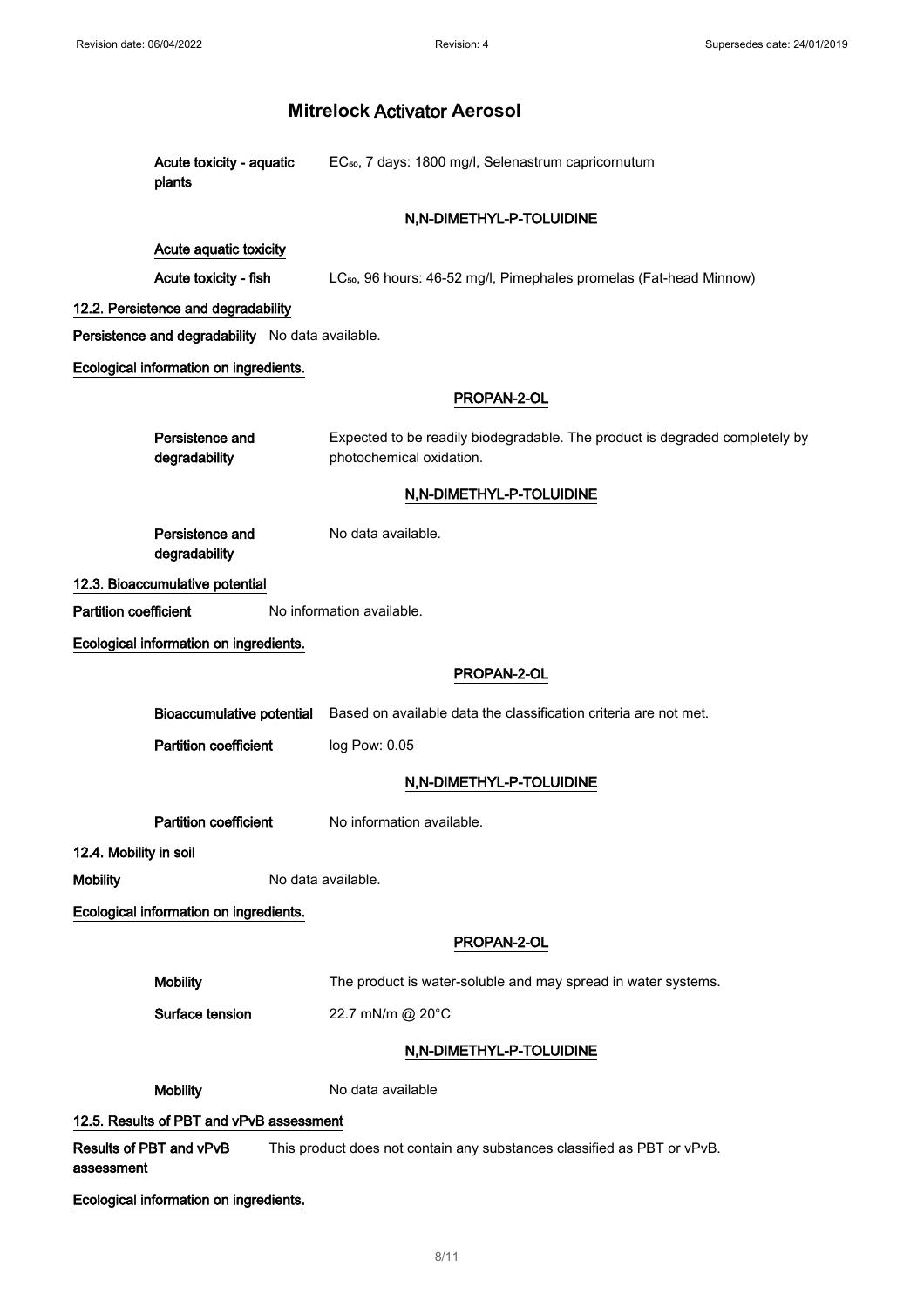### PROPAN-2-OL

Results of PBT and vPvB This product does not contain any substances classified as PBT or vPvB. assessment

### N,N-DIMETHYL-P-TOLUIDINE

**Results of PBT and vPvB** This product does not contain any substances classified as PBT or vPvB. assessment

#### 12.6. Other adverse effects

Other adverse effects None known.

Ecological information on ingredients.

#### PROPAN-2-OL

| Other adverse effects | The product contains a substance or substances that will contribute to global |
|-----------------------|-------------------------------------------------------------------------------|
|                       | warming (greenhouse effect). Not expected to have ozone depletion potential.  |

#### N,N-DIMETHYL-P-TOLUIDINE

| Other adverse effects<br>None known.           |                                                                                                                                                                                                  |  |  |
|------------------------------------------------|--------------------------------------------------------------------------------------------------------------------------------------------------------------------------------------------------|--|--|
| <b>SECTION 13: Disposal considerations</b>     |                                                                                                                                                                                                  |  |  |
| 13.1. Waste treatment methods                  |                                                                                                                                                                                                  |  |  |
| <b>General information</b>                     | Dispose of waste product or used containers in accordance with local regulations Waste<br>codes should be assigned by the user, preferably in discussion with the waste disposal<br>authorities. |  |  |
| <b>Disposal methods</b>                        | Containers should be thoroughly emptied before disposal because of the risk of an explosion.<br>Do not pierce or burn, even after use.                                                           |  |  |
| <b>Waste class</b>                             | The waste code classification is to be carried out according to the European Waste Catalogue<br>(EWC).                                                                                           |  |  |
| <b>SECTION 14: Transport information</b>       |                                                                                                                                                                                                  |  |  |
| 14.1. UN number                                |                                                                                                                                                                                                  |  |  |
| UN No. (ADR/RID)                               | 1950                                                                                                                                                                                             |  |  |
| UN No. (IMDG)                                  | 1950                                                                                                                                                                                             |  |  |
| UN No. (ICAO)                                  | 1950                                                                                                                                                                                             |  |  |
| UN No. (ADN)                                   | 1950                                                                                                                                                                                             |  |  |
| 14.2. UN proper shipping name                  |                                                                                                                                                                                                  |  |  |
| Proper shipping name<br>(ADR/RID)              | Aerosol, FLAMMABLE                                                                                                                                                                               |  |  |
| Proper shipping name (IMDG) Aerosol, FLAMMABLE |                                                                                                                                                                                                  |  |  |
| Proper shipping name (ICAO) Aerosol, FLAMMABLE |                                                                                                                                                                                                  |  |  |
| Proper shipping name (ADN)                     | Aerosol, FLAMMABLE                                                                                                                                                                               |  |  |
| 14.3. Transport hazard class(es)               |                                                                                                                                                                                                  |  |  |
| <b>ADR/RID class</b>                           | 2.1                                                                                                                                                                                              |  |  |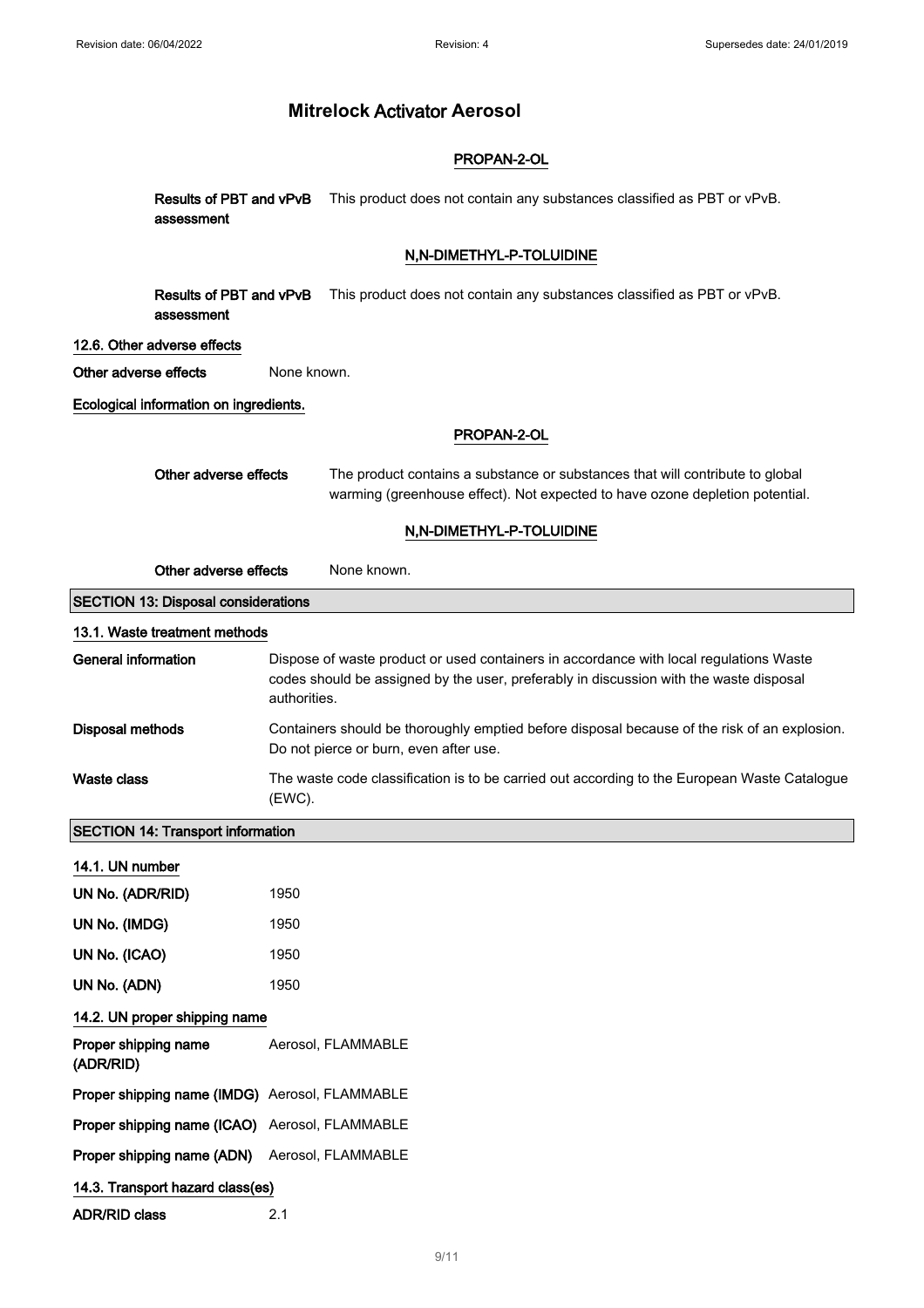| <b>ADR/RID classification code</b> | 5F             |
|------------------------------------|----------------|
| <b>ADR/RID label</b>               | 21             |
| <b>IMDG class</b>                  | 2 <sub>1</sub> |
| ICAO class/division                | 2 <sub>1</sub> |
| <b>ADN class</b>                   | 21             |

#### Transport labels



### 14.4. Packing group

Not applicable.

### 14.5. Environmental hazards

Environmentally hazardous substance/marine pollutant No.

#### 14.6. Special precautions for user

| EmS                     | $F-D$ , S-U |
|-------------------------|-------------|
| ADR transport category  | 2           |
| Tunnel restriction code | (D)         |

### 14.7. Transport in bulk according to Annex II of MARPOL and the IBC Code

Transport in bulk according to Not applicable. Annex II of MARPOL 73/78 and the IBC Code

### SECTION 15: Regulatory information

### 15.1. Safety, health and environmental regulations/legislation specific for the substance or mixture

National regulations The Aerosol Dispensers Regulations 2009 (SI 2009 No. 2824).

#### 15.2. Chemical safety assessment

No chemical safety assessment has been carried out.

#### SECTION 16: Other information

| <b>Revision date</b> | 06/04/2022 |
|----------------------|------------|
| <b>Revision</b>      | 4          |
| Supersedes date      | 24/01/2019 |
| SDS number           | 4804       |